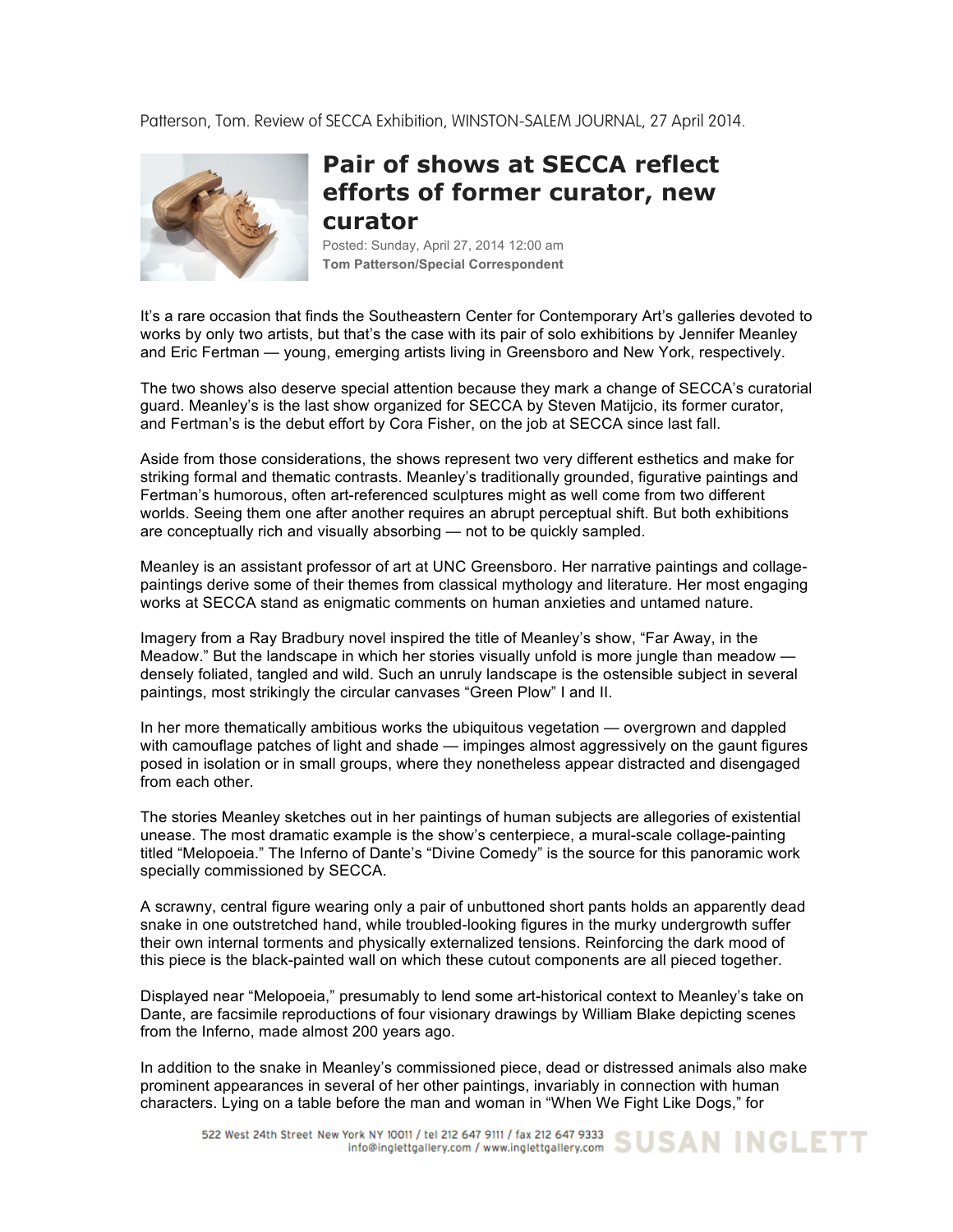example, is an apparently dead dog with its underside exposed to reveal a long row of stitches and pink tissue, suggesting the aftermath of highly invasive, failed surgery. Witnessing this ghastly spectacle is a silent chorus of somber-looking figures at the right and several dark, furtivelooking monsters at the left.

Comic relief is readily available in the two adjacent galleries, the site of Fertman's more lighthearted, conceptually based show appropriately titled "A Comic Turn."

Fertman is a clever post-formalist and fun-loving iconoclast, fond of riffing on recent art history and indulging his own visual preoccupations.

Seven notebooks in a vitrine in the Overlook Gallery are open to reveal some of his preliminary sketches for sculptural ideas, especially the spindly forms he calls "boneys." Vaguely reminiscent of skeletons, these sculptures consist of smoothly bulbous forms joined together in various configurations by strategically bent, vertically aligned rods.

Interspersed around the Main Gallery among other sculptures, the boneys are usually unpainted or darkly stained. Some have horsetail-like hanks of hair attached and hanging down, rather like skeletons wearing wigs.

One of the boneys, titled "Pooch," is a quadruped with vaguely canine features, like a stylized poodle. The only yellow-painted boney, titled "Walking and Pissing," is displayed on a black sawhorse table titled "Hole," whose top is made of planks jaggedly broken off at either end. The combination display amplifies the slapstick quality of both pieces.

Fertman employs the breakage motif in a number of other pieces, including his rudimentary construction "Room," a collection of lumber assembled into the bare framework of a three-walled enclosure with what looks like a single-bulb light fixture overhead. In its goofy way, this piece might call to mind both the cube form favored by minimalists and the room format employed by many installation artists. It also suggests the remnants of a broken crate for transporting a large sculpture.

Instead of walls, the sides of "Room" consist of only a few boards splintered at the unattached ends and jutting unevenly between the corners. As if to signify that the piece is complete — a carefully crafted simulation of shoddy construction — all of its components have been painted a uniformly hot pink. The color scheme extends even to the carved wood bulb in the faux light fixture suspended just below where the ceiling would go, if there was one. Otherwise this partial enclosure is occupied only by "Body," one of Fertman's hair-augmented, black-stained boneys. The boneys' bulbous components, vaguely resembling the heads of golf clubs, are at least partly inspired by the clunky, club-foot shoes in many of Philip Guston's late paintings. Other artists either overtly parodied or formally echoed in Fertman's sculptures include Constantin Brancusi, R. Crumb, Kazimir Malevich, Elzie Crisler Segar (creator of Popeye and Olive Oyl) and Dr. Seuss.

Brancusi is apparently a special favorite, judging from the show's several plays on Brancusi's iconic sculptures. For example, Fertman implants a vertical, feather-shaped form borrowed from Brancusi's "Bird in Space" atop a pair of absurdly exaggerated club feet to create "Bird in Space (Pigeon Toe)," a dark-stained, comic homage to both Brancusi and Guston.

The same two artists are also referenced in Fertman's "The Kiss," an adjoined pair of black, clubfoot forms paired in a way that recalls the two tightly entwined lovers in Brancusi's sculpture of the same title. And Fertman's identically titled variation on Brancusi's tall, narrow "Endless Column" takes its other formal cue from the white modular pedestals employed elsewhere in the exhibition. Three such pedestals are aligned to display a series of Fertman's smaller wood sculptures, which play amusing variations on ordinary objects including stairs, hot dogs and telephones.